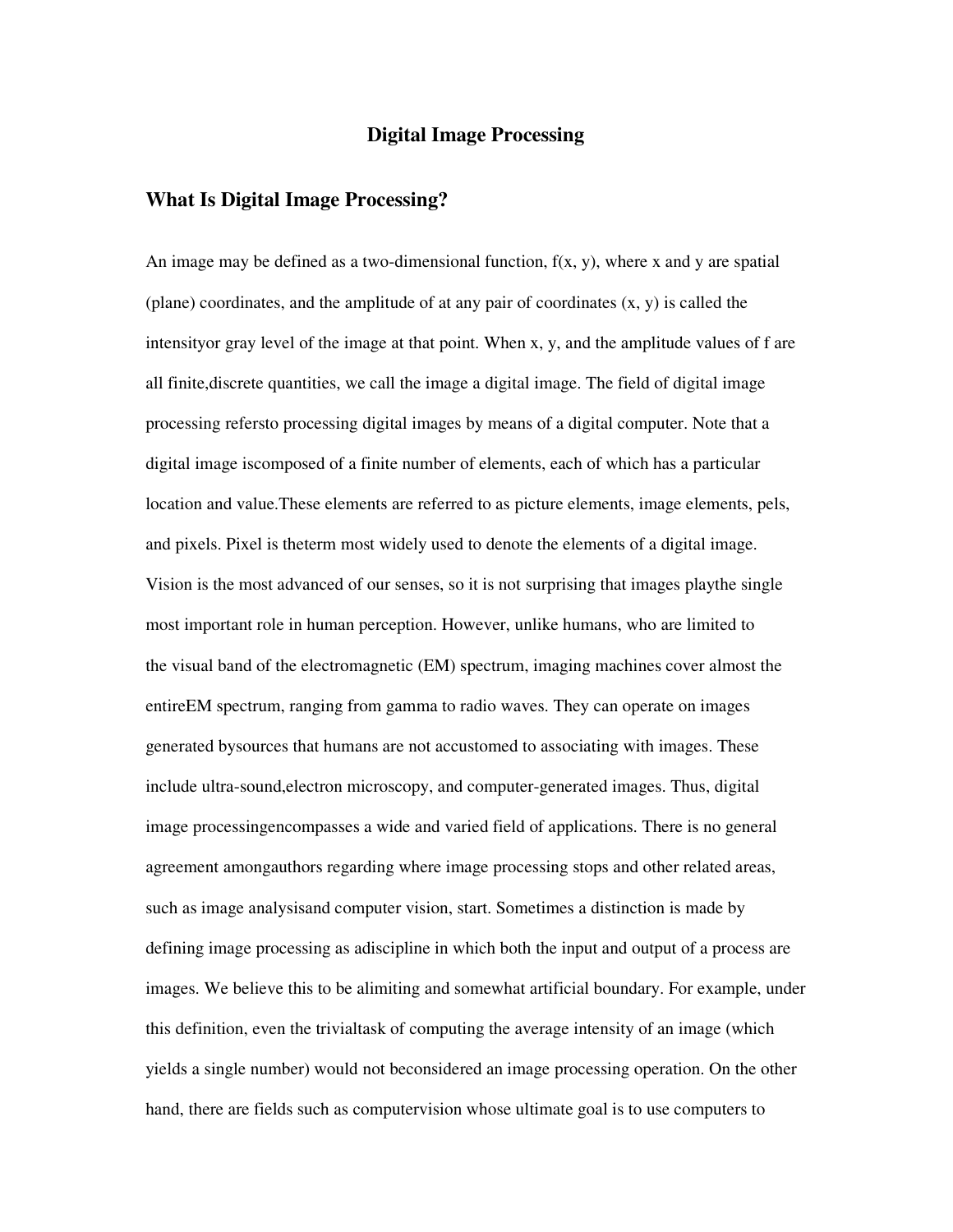emulate human vision, including learning andbeing able to make inferences and take actions based on visual inputs. This area itself is a branchof artificial intelligence (AI) whose objective is to emulate human intelligence. The field of AI isin its earliest stages of infancy in terms of development, with progress having been much slowerthan originally anticipated. The area of image analysis (also called image understanding) is inbetween image processing and computer vision.

There are no clear-cut boundaries in the continuum from image processing at one end to computer vision at the other. However, one useful paradigm is to consider three types of computerized processes in this continuum: low-, mid-, and high-level processes. Lowlevelprocesses involve primitive operations such as image preprocessing to reduce noise,contrast enhancement, and image sharpening. A low-level process is characterized by the factthat both its inputs and outputs are images. Mid-level processing on images involves tasks suchas segmentation (partitioning an image into regions or objects), description of those objects toreduce them to a form suitable for computer processing, and classification (recognition) ofindividual objects. A mid-level process is characterized by the fact that its inputs generally are images, but its outputs are attributes extracted from those images (e.g., edges, contours, and theidentity of individual objects). Finally, higher-level processing involves "making sense" of anensemble of recognized objects, as in image analysis, and, at the far end of the continuum,performing the cognitive functions normally associated with vision and, in addition,encompasses processes that extract attributes from images, up to and including the recognition ofindividual objects. As a simple illustration to clarify these concepts, consider the area ofautomated analysis of text. The processes of acquiring an image of the area containing the text,preprocessing that image, extracting (segmenting) the individual characters, describing thecharacters in a form suitable for computer processing, and recognizing those individualcharacters are in the scope of what we call digital image processing.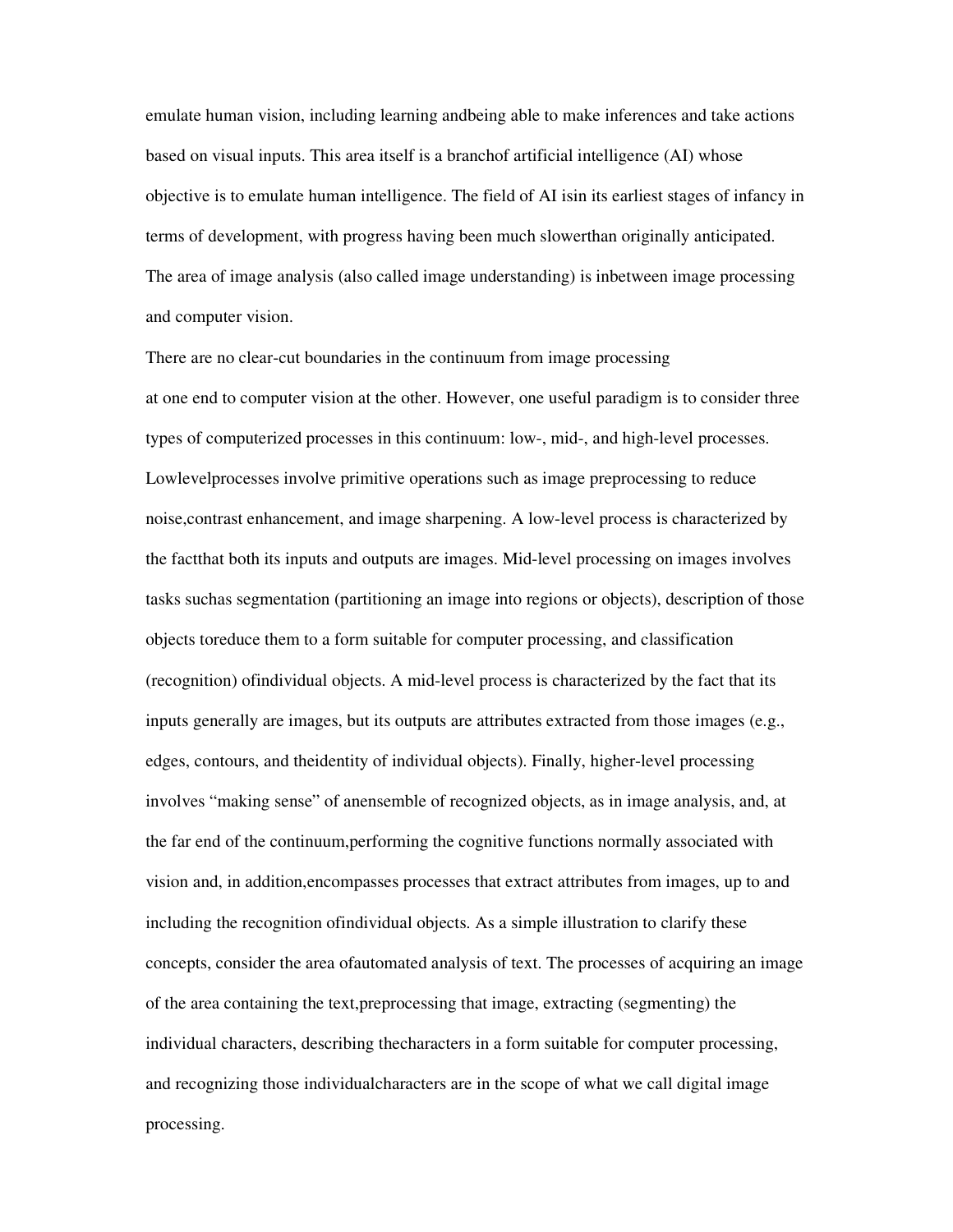# **Fundamental Steps in Digital Image Processing**



Outputs of these processes generally are images

Image acquisition is the first process shown in Fig. Note that acquisition could be as simple asbeing given an image that is already in digital form. Generally, the image acquisition stage involvespreprocessing, such as scaling.Image enhancement is among the simplest and most appealing areas of digital image processing.

Basically, the idea behind enhancement techniques is to bring out detail that is obscured, or simply to highlight certain features of interest in an image. A familiar example of enhancement iswhen we increase the contrast of an image because "it looks better." It is important to keep inmind that enhancement is a very subjective area of image processing. Image restoration is an area that also deals with improving the appearance of an image. However, unlike enhancement, which is subjective, image restoration is objective, in the sensethat restoration techniques tend to be based on mathematical or probabilistic models of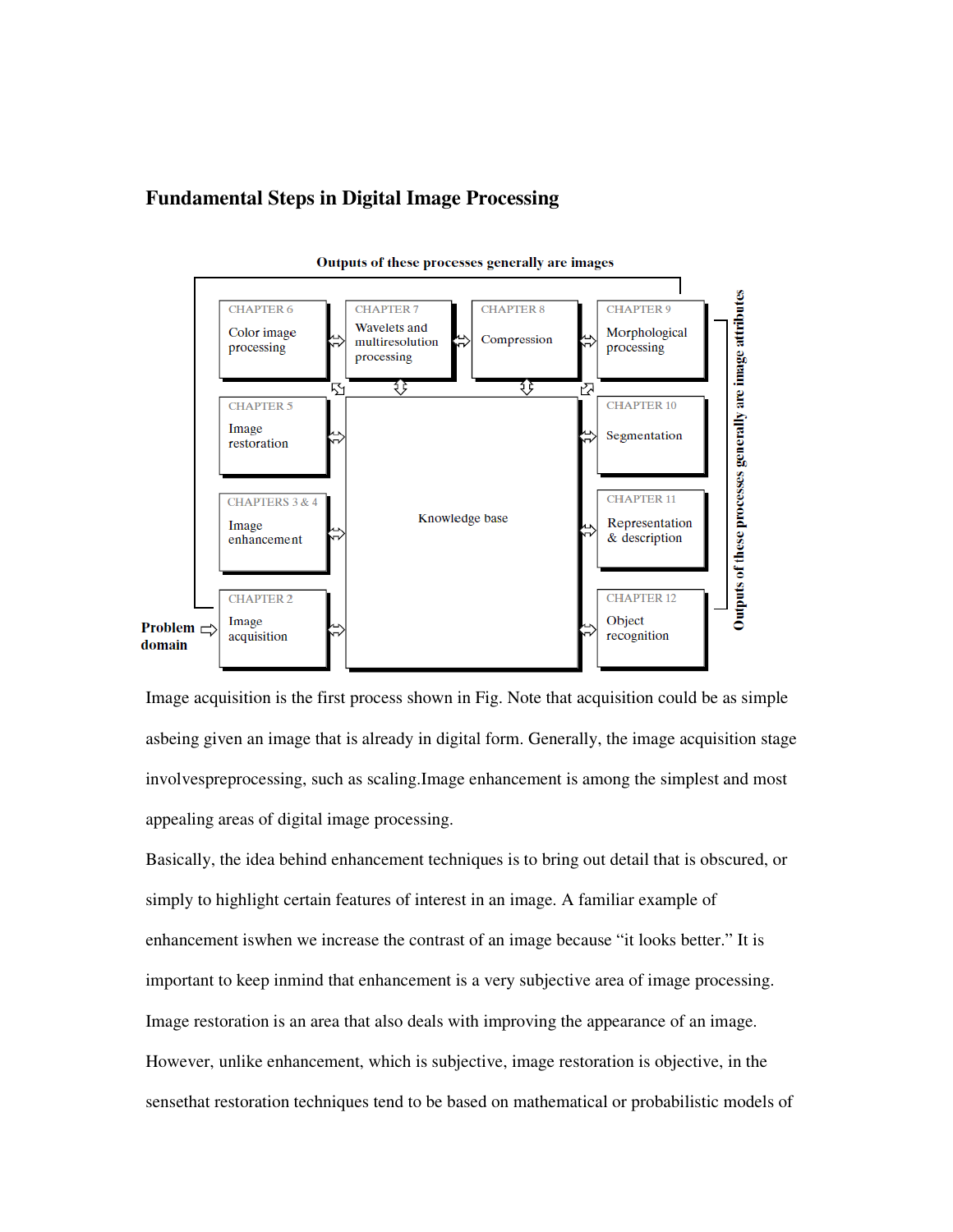imagedegradation. Enhancement, on the other hand, is based on human subjective preferencesregarding what constitutes a "good" enhancement result.

Color image processing is an area that has been gaining in importance because of the significantincrease in the use of digital images over the Internet. Wavelets are the foundation for representing images in various degrees of resolution.

Compression, as the name implies, deals with techniques for reducing the storage required to save an image, or the bandwidth required to transmit it. Although storage technology has improved significantly over the past decade, the same cannot be said for transmission capacity.

This is true particularly in uses of the Internet, which are characterized by significant pictorial content. Image compression is familiar (perhaps inadvertently) to most users of computers in theform of image file extensions, such as the jpg file extension used in the JPEG (JointPhotographic Experts Group) image compression standard.Morphological processing deals with tools for extracting image components that are useful in therepresentation and description of shape.

Segmentation procedures partition an image into its constituent parts or objects. In general, autonomous segmentation is one of the most difficult tasks in digital image processing. A ruggedsegmentation procedure brings the process a long way toward successful solution of imagingproblems that require objects to be identified individually. On the other hand, weak or erraticsegmentation algorithms almost always guarantee eventual failure. In general, the more accuratethe segmentation, the more likely recognition is to succeed. Representation and description almost always follow the output of a segmentation stage, whichusually is raw pixel data, constituting either the boundary of a region (i.e., the set of pixelsseparating one image region from another) or all the points in the region itself. In either case,converting the data to a form suitable for computer processing is necessary. The first decisionthat must be made is whether the data should be represented as a boundary or as a completeregion.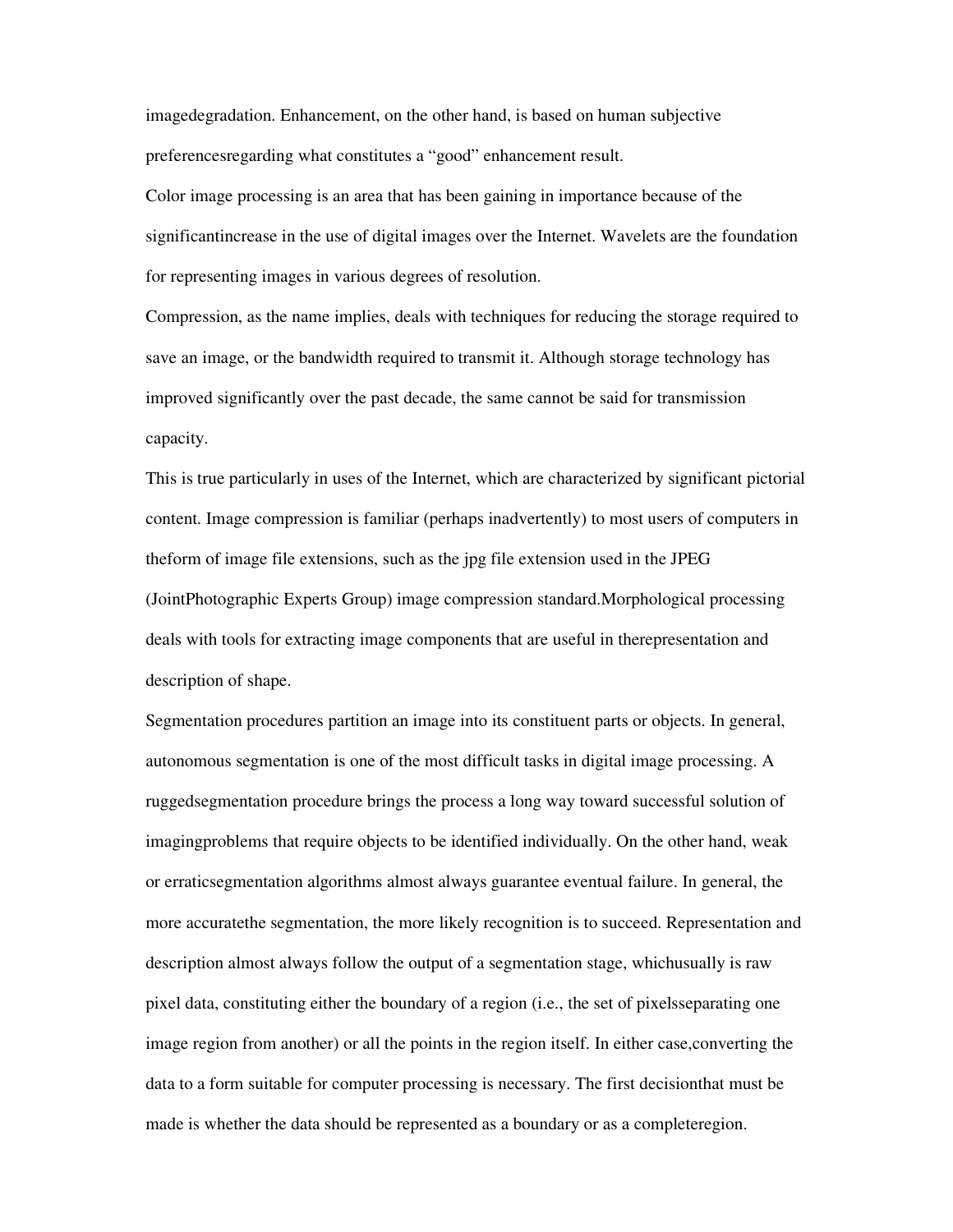Boundary representation is appropriate when the focus is on external shapecharacteristics, such as corners and inflections. Regional representation is appropriate when thefocus is on internal properties, such as texture or skeletal shape. In some applications, these representations complement each other. Choosing a representation is only part of the solution fortransforming raw data into a form suitable for subsequent computer processing. A method mustalso be specified for describing the data so that features of interest are highlighted. Description,also called feature selection, deals with extracting attributes that result in some quantitativeinformation of interest or are basic for differentiating one class of objects from another.Recognition is the process that assigns a label (e.g., "vehicle") to an object based on itsdescriptors. We conclude our coverage of digital image processing with the development ofmethods for recognition of individual objects.



**Components of an Image Processing System** 

As recently as the mid-1980s, numerous models of image processing systems being sold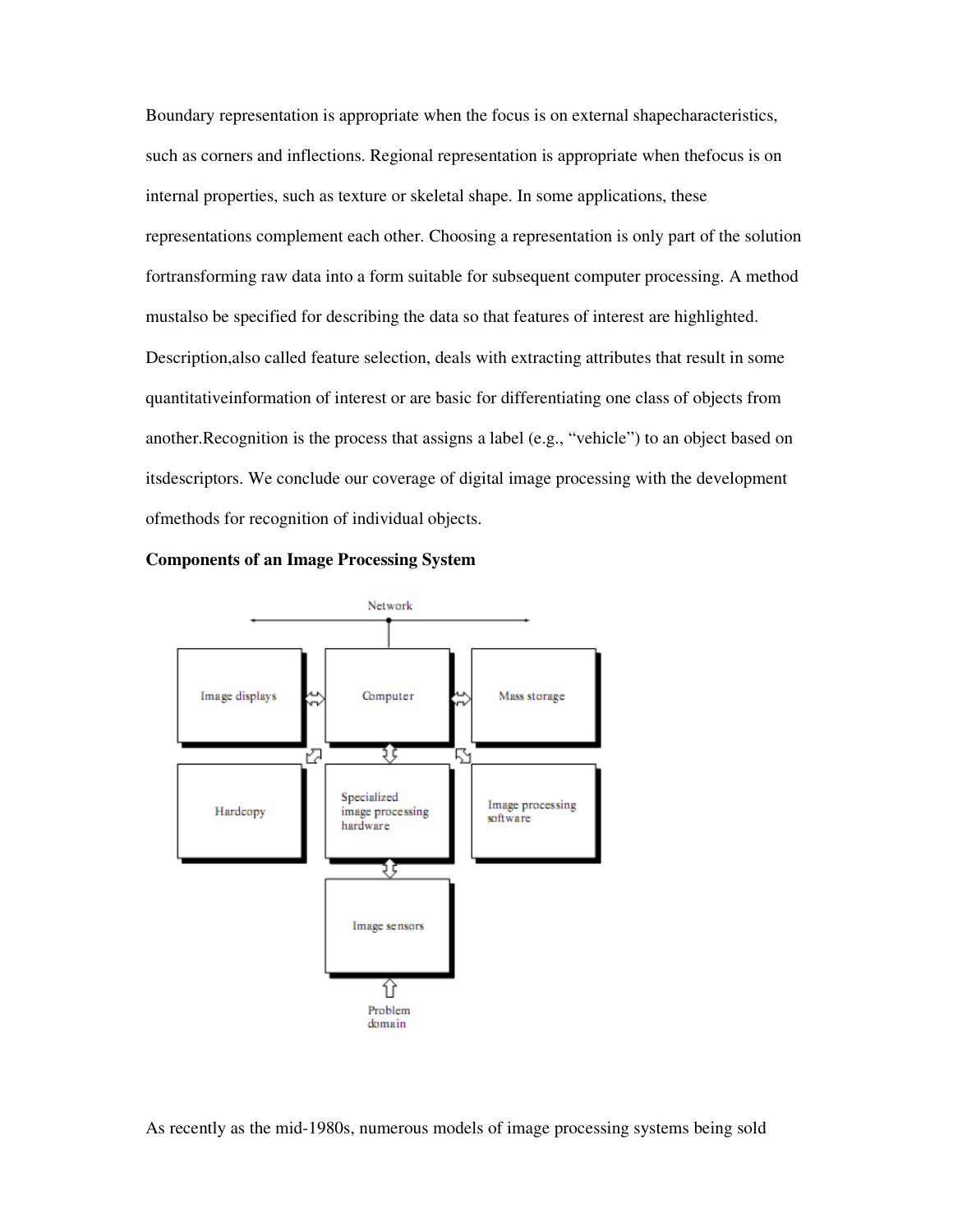throughout the world were rather substantial peripheral devices that attached to equally substantial host computers. Late in the 1980s and early in the 1990s, the market shifted to imageprocessing hardware in the form of single boards designed to be compatible with industrystandard buses and to fit into engineering workstation cabinets and personal computers. Inaddition to lowering costs, this market shift also served as a catalyst for a significant number ofnew companies whose specialty is the development of software written specifically for imageprocessing.

Although large-scale image processing systems still are being sold for massive imaging applications, such as processing of satellite images, the trend continues toward miniaturizing and blending of general-purpose small computers with specialized image processing hardware. Figure shows the basic components comprising a typical generalpurposesystem used for digital image processing. The function of each component is discussed in thefollowing paragraphs, starting with image sensing.

With reference to sensing, two elements are required to acquire digital images. The first is a physical device that is sensitive to the energy radiated by the object we wish to image. The second, called a digitizer, is a device for converting the output of the physical sensing device into digital form. For instance, in a digital video camera, the sensors produce an electrical outputproportional to light intensity. The digitizer converts these outputs to digital data. Specialized image processing hardware usually consists of the digitizer just mentioned, plus hardware that performs other primitive operations, such as an arithmetic logic unit (ALU), whichperforms arithmetic and logical operations in parallel on entire images. One example of how anALU is used is in averaging images as quickly as they are digitized, for the purpose of noisereduction. This type of hardware sometimes is called a front-end subsystem, and its mostdistinguishing characteristic is speed. In other words, this unit performs functions that requirefast data throughputs (e.g., digitizing and averaging video images at 30 framess) that the typicalmain computer cannot handle The computer in an image processing system is a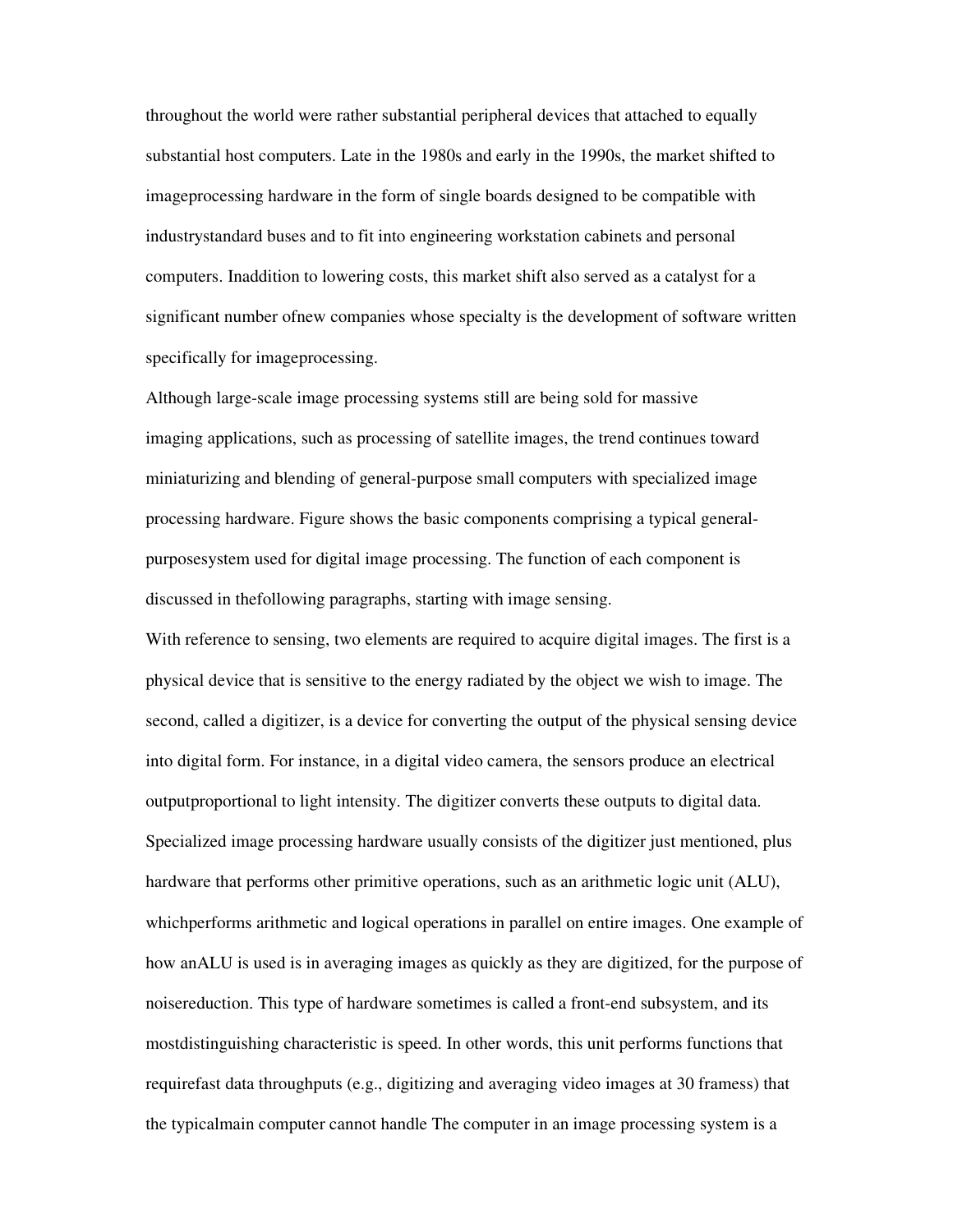general-purpose computer and can range froma PC to a supercomputer. In dedicated applications, some times specially designed computers areused to achieve a required level of performance, but our interest here is on general-purpose image processing systems. In these systems, almost any well-equipped PC-type machine issuitable for offline image processing tasks.

Software for image processing consists of specialized modules that perform specific tasks. A well-designed package also includes the capability for the user to write code that, as a minimum,utilizes the specialized modules. More sophisticated software packages allow the integration ofthose modules and general-purpose software commands from at least one computer language.

Mass storage capability is a must in image processing applications. An image of size 1024\*1024pixels, in which the intensity of each pixel is an 8-bit quantity, requires one megabyte of storagespace if the image is not compressed. When dealing with thousands, or even millions, of images,providing adequate storage in an image processing system can be a challenge. Digital storage forimage processing applications falls into three principal categories: (1) short-term storage for useduring processing, (2) on-line storage for relatively fast re-call, and (3) archival storage,characterized by infrequent access. Storage is measured in bytes (eight bits), Kbytes (onethousand bytes), Mbytes (one million bytes), Gbytes (meaning giga, or one billion, bytes), andTbytes (meaning tera, or one trillion, bytes). One method of providing short-term storage iscomputer memory. Another is by specialized boards, called frame buffers, that store one or moreimages and can be accessed rapidly, usually at video rates (e.g., at 30 complete images persecond).The latter method allows virtually instantaneous image zoom, as well as scroll (verticalshifts) and pan (horizontal shifts). Frame buffers usually are housed in the specialized imageprocessing hardware unit shown in Fig.3.Online storage generally takes the form of magneticdisks or optical-media storage. The key factor characterizing on-line storage is frequent access tothe stored data.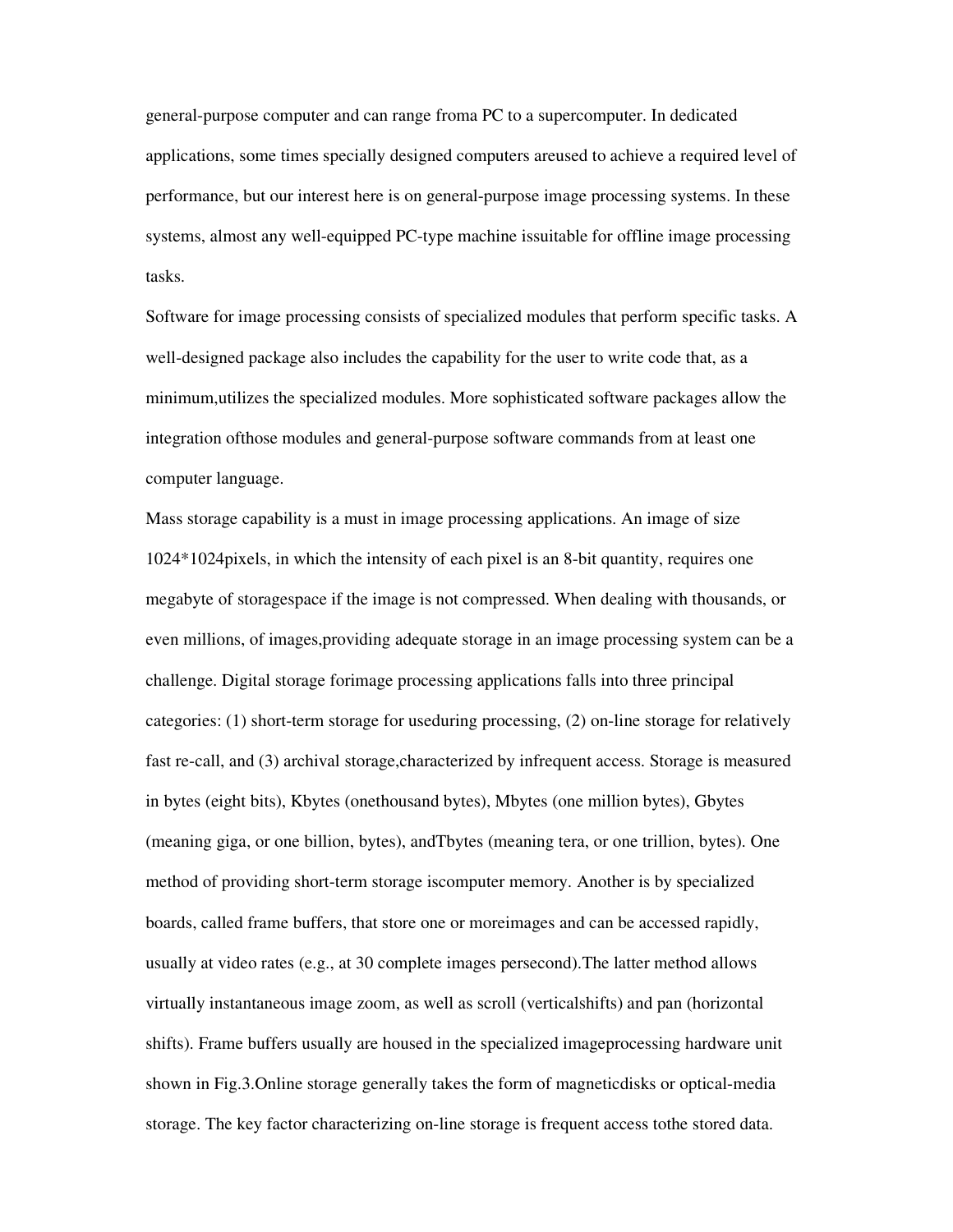Finally, archival storage is characterized by massive storage requirements butinfrequent need for access. Magnetic tapes and optical disks housed in "jukeboxes" are the usualmedia for archival applications.

Image displays in use today are mainly color (preferably flat screen) TV monitors. Monitors aredriven by the outputs of image and graphics display cards that are an integral part of the computer system. Seldom are there requirements for image display applications that cannot bemet by display cards available commercially as part of the computer system. In some cases, it isnecessary to have stereo displays, and these are implemented in the form of headgear containingtwo small displays embedded in goggles worn by the user.

Hardcopy devices for recording images include laser printers, film cameras, heat-sensitive devices, inkjet units, and digital units, such as optical and CD-ROM disks. Film provides the highest possible resolution, but paper is the obvious medium of choice for written material. Forpresentations, images are displayed on film transparencies or in a digital medium if imageprojection equipment is used. The latter approach is gaining acceptance as the standard for imagepresentations. Networking is almost a default function in any computer system in use today. Because of thelarge amount of data inherent in image processing applications, the key consideration in imagetransmission is bandwidth. In dedicated networks, this typically is not a problem, butcommunications with remote sites via the Internet are not always as efficient. Fortunately, thissituation is improving quickly as a result of optical fibre and other broadband technologies.

### **Image representation and its properties**

We will use two principal ways to represent digital images. Assume that an image  $f(x, y)$  is sampled so that the resulting digital image has M rows and N columns. The values of the coordinates (x, y) now become discrete quantities. For notational clarity and convenience, we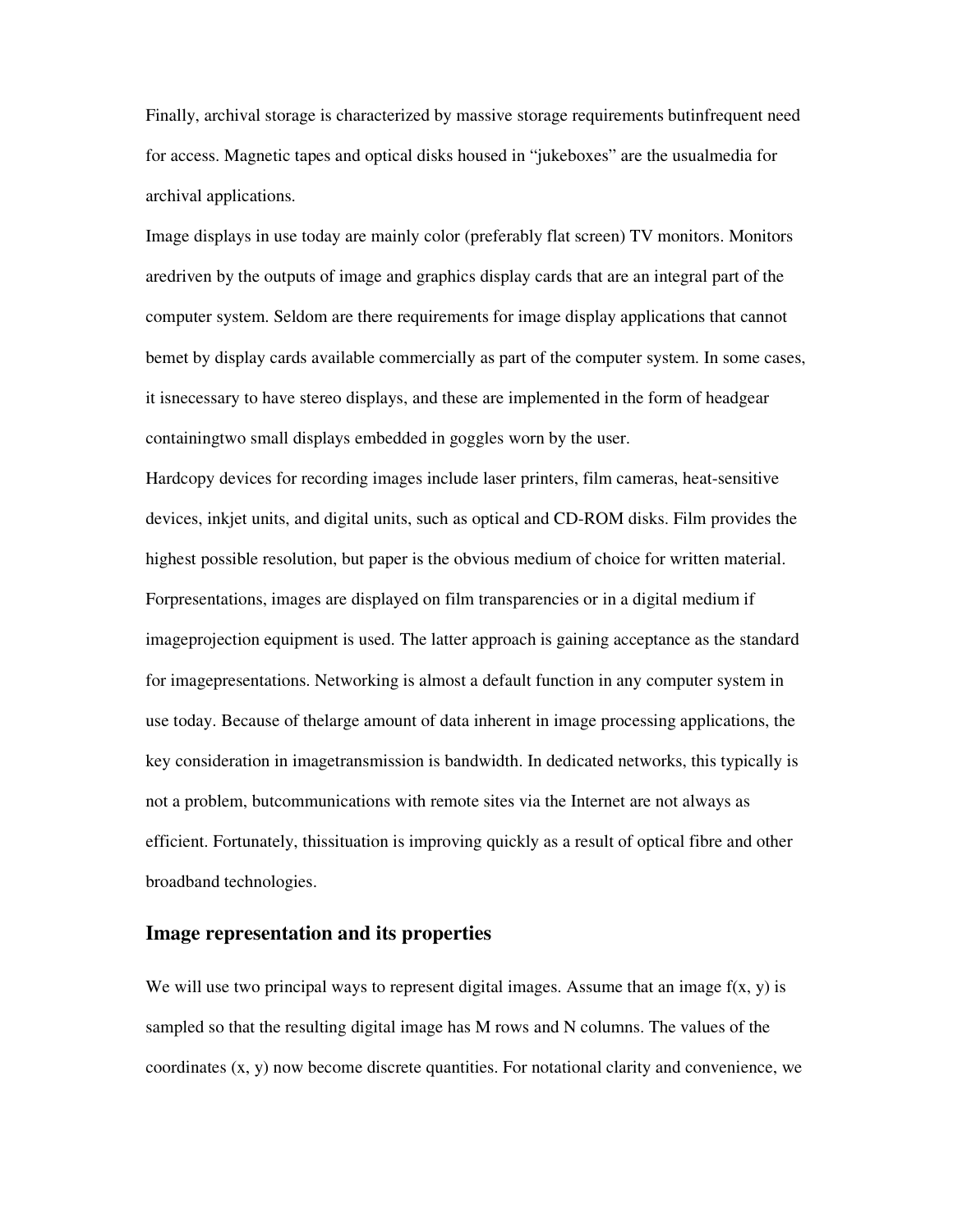shall use integer values for these discrete coordinates. Thus, the values of the coordinates at theorigin are  $(x, y) = (0, 0)$ . The next coordinate values along the first row of the image are represented as  $(x, y) = (0, 1)$ . It is important to keep in mind that the notation  $(0, 1)$  is used to signify the second sample along the first row. It does not mean that these are the actual values ofphysical coordinates when the image was sampled. Figure shows the coordinate conventionused.



The notation introduced in the preceding paragraph allows us to write the complete  $M^*N$ digitalimage in the following compact matrix form:

$$
f(x, y) = \begin{bmatrix} f(0, 0) & f(0, 1) & \cdots & f(0, N - 1) \\ f(1, 0) & f(1, 1) & \cdots & f(1, N - 1) \\ \vdots & \vdots & & \vdots \\ f(M - 1, 0) & f(M - 1, 1) & \cdots & f(M - 1, N - 1) \end{bmatrix}.
$$

The right side of this equation is by definition a digital image. Each element of this matrix arrayis called an image element, picture element, pixel, or pel.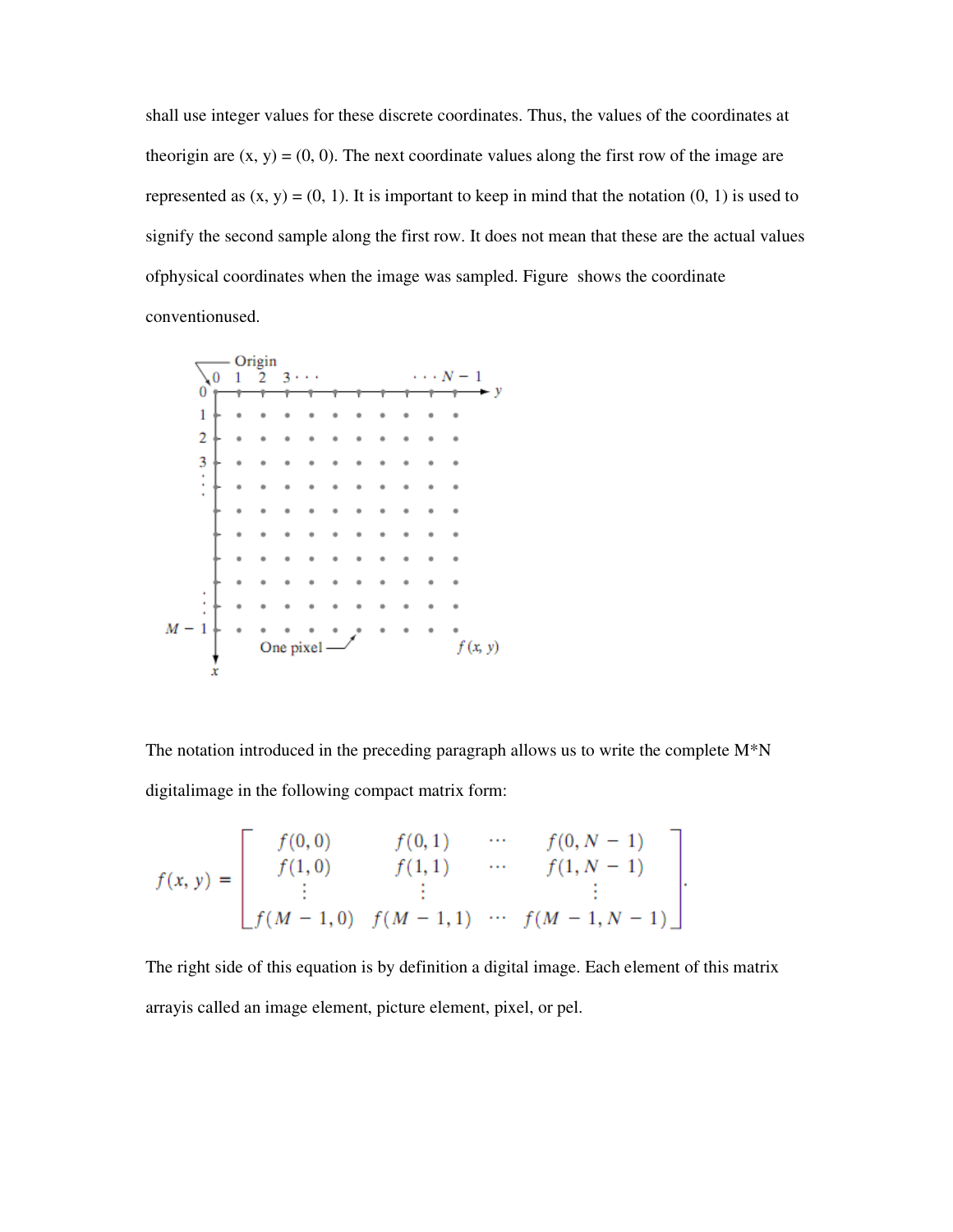### **Geometric Transform**

Geometric image transformation functions use mathematical transformations to crop, pad, scale, rotate, transpose or otherwise alter an image array to produce a modified view of an image. The transformations described in this chapter are linear transformations. For a description of non-linear geometric transformations,

When an image undergoes a geometric transformation, some or all of the pixels within the source image are relocated from their original spatial coordinates to a new position in the output image. When a relocated pixel does not map directly onto the centre of a pixel location, but falls somewhere in between the centres of pixel locations, the pixel's value is computed by sampling the values of the neighbouring pixels. This resampling, also known as interpolation, affects the quality of the output image.

#### **Cropping Images:**

Cropping an image extracts a rectangular region of interest from the original image. This focuses the viewer's attention on a specific portion of the image and discards areas of the image that contain less useful information. Using image cropping in conjunction with image magnification allows you to zoom in on a specific portion of the image. This section describes how to exactly define the portion of the image you wish to extract to create a cropped image

### **Padding Images**:

Image padding introduces new pixels around the edges of an image. The border provides space for annotations or acts as a boundary when using advanced filtering techniques. This exercise adds a 10-pixel border to left, right and bottom of the image and a 30-pixel border at the top allowing space for annotation. The diagonal lines in the following image represent the area that will be added to the original image. For an example of padding an image, complete the following steps.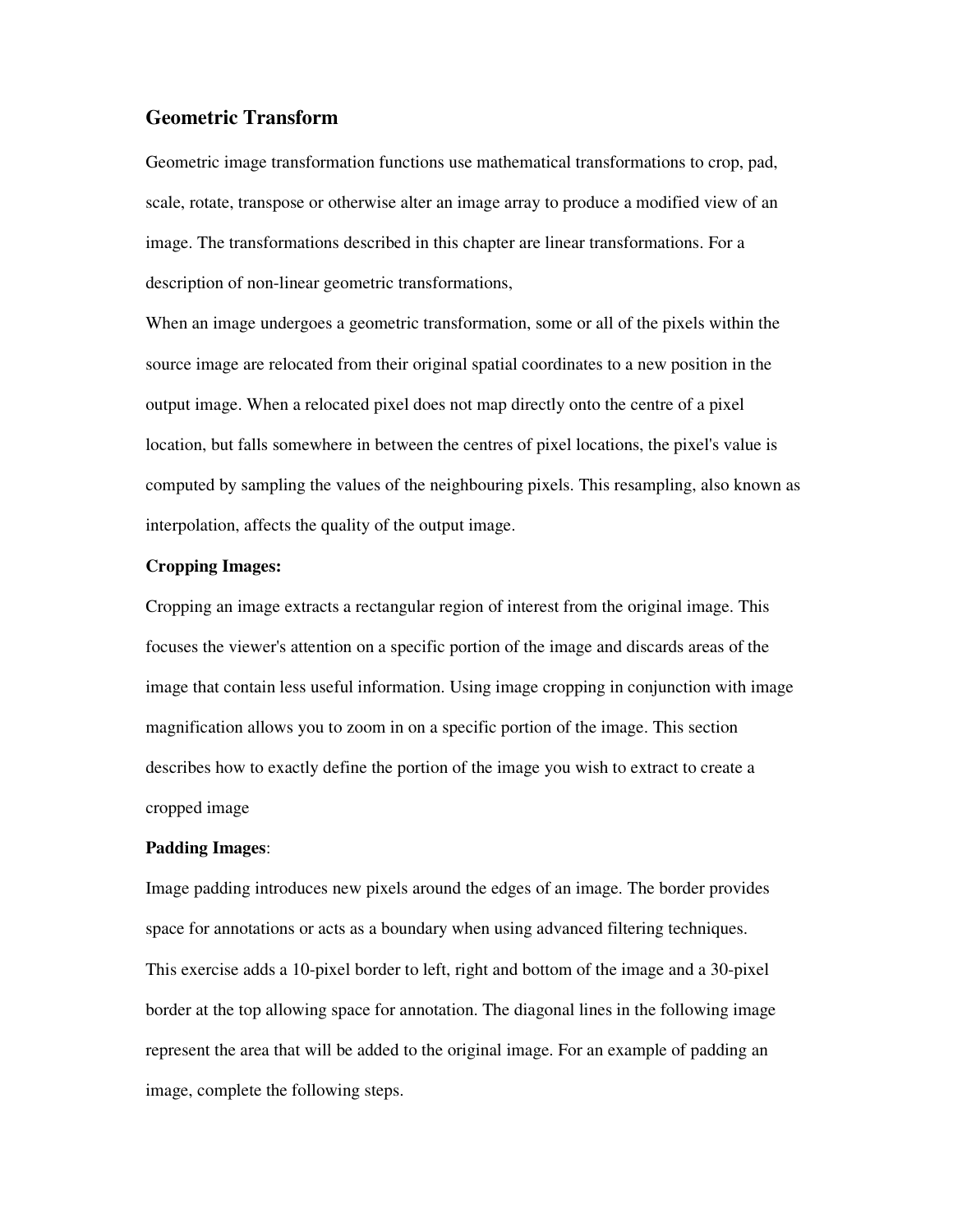#### **Rotating Images:**

The rotation operator performs a geometric transform which maps the position  $(\mathbf{z}_1, \mathbf{y}_1)$  of a picture element in an input image onto a position  $(x_1, y_1)$  in an output image by rotating it through a user-specified angle  $\theta$  about an origin  $\theta$ . In most implementations, output locations  $(x_1, y_2)$  which are outside the boundary of the image are ignored. Rotation is most commonly used to improve the visual appearance of an image, although it can be useful as a pre-processor in applications where directional operators are involved.

#### **Reflecting images:**

The reflection operator geometrically transforms an image such that image

elements, *i.e.* pixel values, located at position  $(a_1, y_1)$  in an original image are reflected about a user-specified image *axis* or image *point* into a new position  $(x_2, y_1)$  in a corresponding output image. Reflection is mainly used as an aid to image visualization, but may be used as a pre-processing operator in much the same way as rotation.

# **Local Pre-processing**

Pre-processing is the name used for operations on images at the lowest level of abstractionbothinput and output are intensity images. These iconic images are usually of the same kind as the original data captured by the sensor, with an intensity image usually represented by a matrix or matrices; of image function values (brightness's). Pre-processing does not increase image information content. If information is measured using entropy , then pre-processing typically decreases image information content. From the information theoretic viewpoint it.can thus be concluded that the best pre-processing is no pre-processing, and without question, the best way to avoid (elaborate)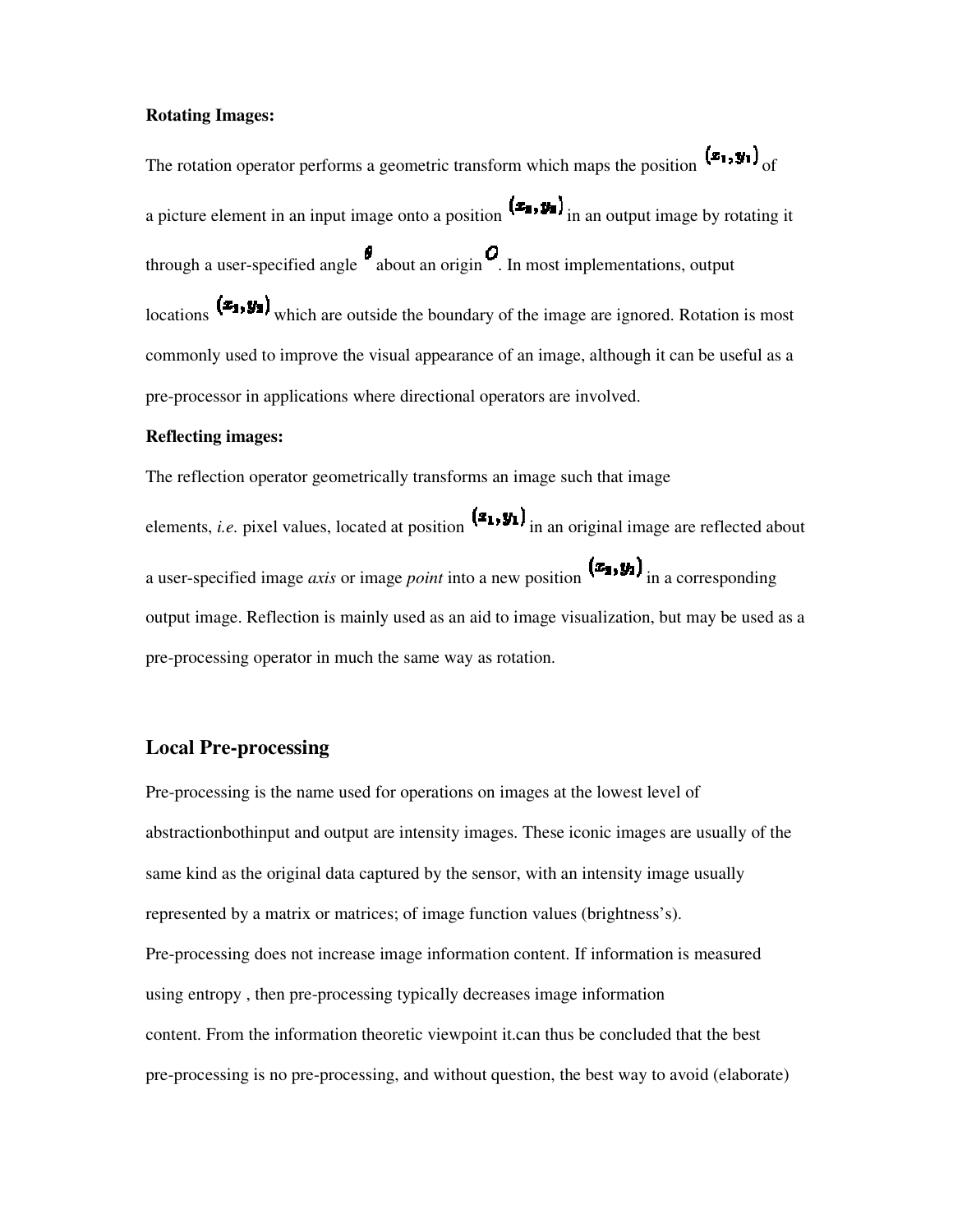pre-processing is to concentrate on high-quality image acquisition. Nevertheless, preprocessingis very useful in a variety of situations since it helps to suppress information that is not relevant to the specific image processing or analysis task. Therefore, the aim of pre-processing is an improvement of the image data that suppresses undesired distortions or enhances some image features important for further processing, although geometric transformations of images (e.g., rotation, 5Caling, translation) are also classified as pre-processing methods here since similar techniques are used.

Image pre-processing methods are c1assified here into four categories according to the size of the pixel neighbourhood that is used for the calculation of a new pixel brightness. covering pixel brightness transformations (local pre-processing ill our sense), andimage restorationA considerable redundancy of information in 1ll0000t images allows image preprocessingmethods to explore image data itself to learn image characteristics in a statistical senseThese characteristics arc used either to suppress unintended degradation, such as noiseor to enhance the image. Neighbouring pixels corresponding to given object in real images have essentially the same or similar brightness value, so if a distorted pixel can be pickedout from the image, it can usually be restored as an average value of neighbouring pixels. We shall consider methods that use a small neighbourhood of a pixel in an input image to produce a new brightness value in the output image. Such pre-processing operations are called also filtration (or filtering) if signal processing terminology is used. Local pre-processing methods can be divided into two groups according to the goal of the processing. First, smoothing aims to suppress noise or other small fluctuations in the image; it is equivalent to the suppression of high frequencies in the Fourier transform domain. Unfortunately, smoothing also blurs all sharp edges that bear important information about the image. Second, gradient operators are based on local derivatives of the image function. Derivatives are bigger at locations of the image where the image function undergoes rapid changes, and the aim of gradient operators is to indicate such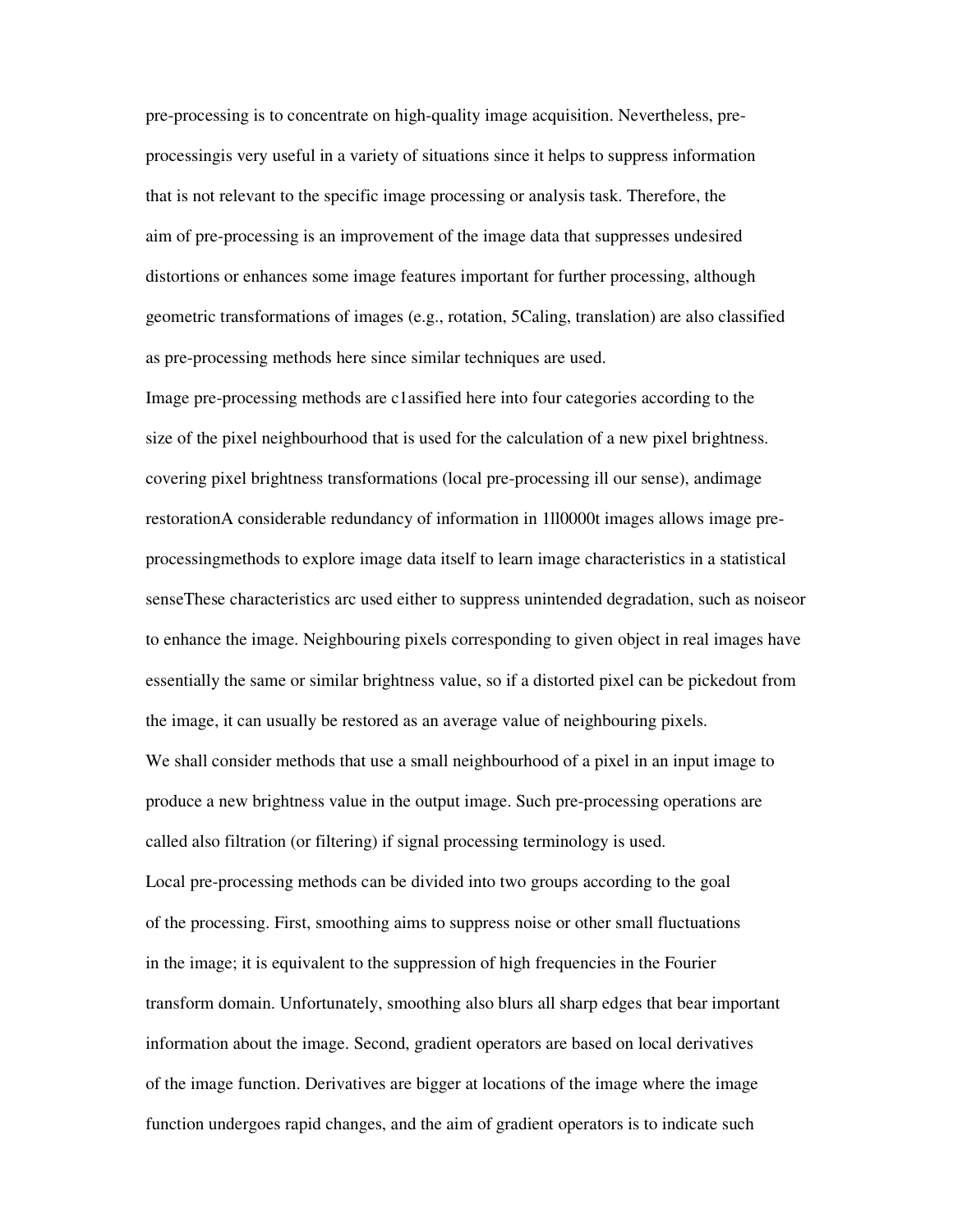locations in the image. Gradient operators have a similar effect to suppressing low frequencies in the Fourier transform domain. Noise is often high frequency in nature; unfortunately, if a gradient operator is applied to an image, the noise level increases simultaneously.

#### **Image restoration:**

Pre-processing methods that aim to suppress degradation using knowledge about its nature arc called image restoration. Most image restoration methods are based on convolution applied globally to the whole image.

Degradation of images can have many causes: defects of optical lenses, non-linearity of the electro-optical sensor, graininess of the film material, relative motion between an object and camera, wrong focus, atmospheric turbulence in remote sensing or astronomy, scanning of photographs, etc. . The objective of image restoration is to reconstruct the original image from its degraded version.

Image restoration techniques can be classified into two groups: deterministic and stochastic. Deterministic methods are applicable to images with little noise and a known degradation function. The original image is obtained from the degraded one by a transformationinverse to the degradation. Stochastic techniques try to find the best restorationaccording to a particular stochastic criterion, e.g. , a least-squares method. In some casesthe degradation transformation must be estimated first.

It is advantageous to know the degradation function explicitly. The better this knowledge is, the better are the results of the restoration. There are three typical degradations with a simple function: relative constant speed movement of the object with respect to the camera, wrong lens focus, and atmospheric turbulence.

In most practical cases, there is insufficient knowledge about the degradation, and it must be estimated and modeled. The estimation can be classified into two groups according to the information available: a priori and a posteriori. If degradation type and/or